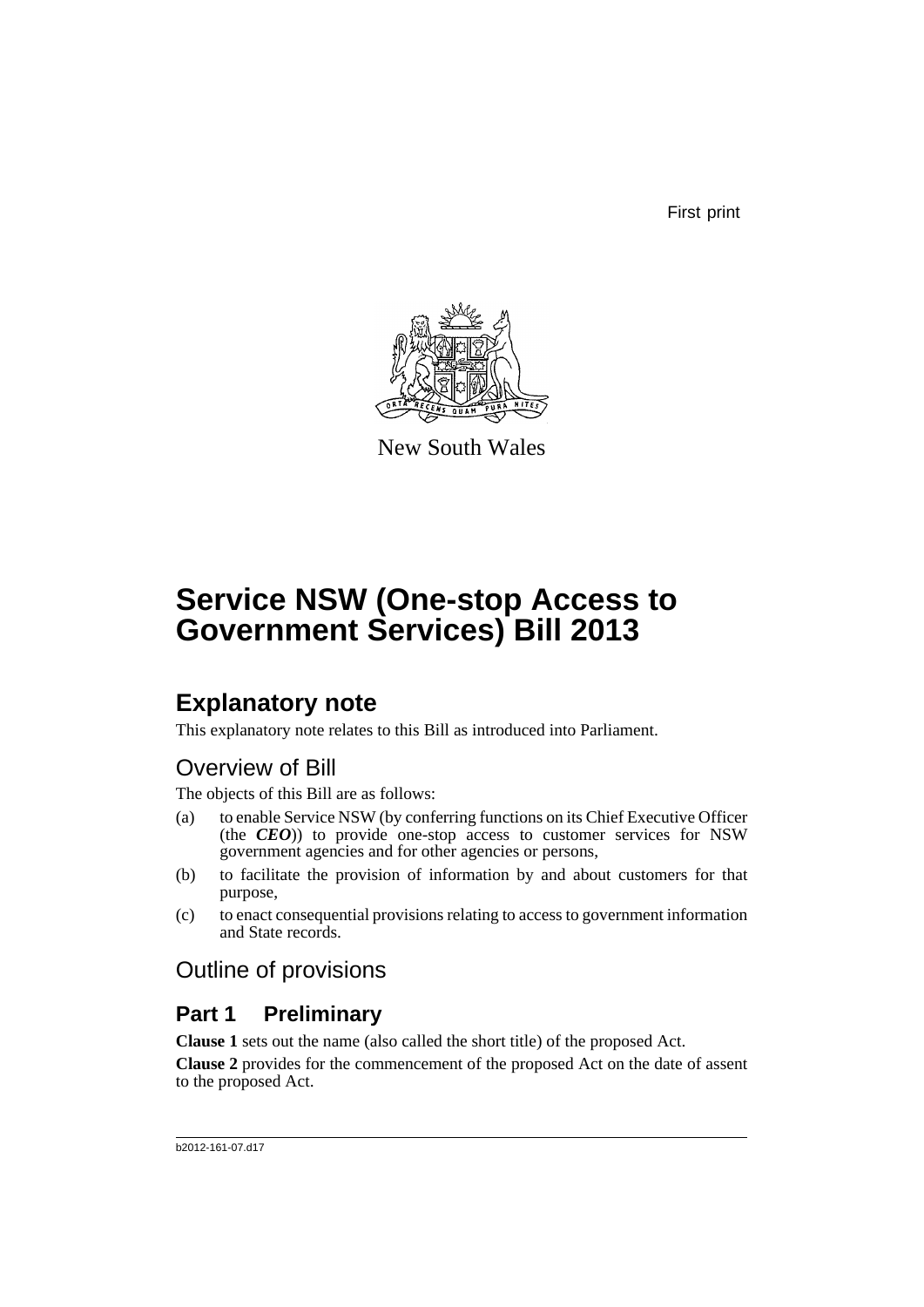Explanatory note

**Clause 3** defines certain words and expressions used in the proposed Act. Among other things, it defines *Government agency* as including State government agencies (such as the Government Service, the NSW Police Force and the NSW Health Service) as well as statutory bodies representing the Crown and councils and county councils.

## **Part 2 One-stop access to Government services**

**Clause 4** confers on the CEO customer service functions that are delegated to the CEO under other Acts or given to the CEO under agreements.

**Clause 5** lists the functions that are *customer service functions*. They include functions relating to applications for and the issue of licences and other authorities, giving information about Government services or legislation, receiving and making payments, the provision of other Government services, acting as an agent for agencies of other Governments and persons and other ancillary functions.

**Clause 6** enables the CEO to disclose information about a person to a Government agency other than the agency for which a customer service is being provided to the person if the person consents to that disclosure.

**Clause 7** extends the operation of a power to delegate a customer service function that is conferred on a Government agency under another Act or an instrument so that it is taken to confer a power to also delegate that function to the CEO. That other Act or instrument will also be extended so as to authorise the CEO to sub-delegate that function.

**Clause 8** empowers the CEO to enter into agreements with Government agencies to exercise non-statutory customer service functions of the agency concerned and with respect to the exercise of customer service functions delegated or sub-delegated to the CEO. The CEO is given the power to exercise any such function. The proposed section expressly permits the CEO, under an agreement, to exercise penalty notice functions of the State Debt Recovery Office.

**Clause 9** empowers the CEO to exercise customer service functions delegated or sub-delegated to the CEO under legislation of the Commonwealth or another State or Territory and to sub-delegate such a function if otherwise permitted to do so. The functions must be functions prescribed by the regulations. The proposed section also empowers the CEO to enter into agreements with agencies of the Commonwealth Government, Governments of other States or Territories or Governments of other countries to exercise customer service functions of the agency concerned. The CEO is given the power to exercise any such function.

**Clause 10** empowers the CEO to enter into agreements with non-government entities to exercise customer service functions of the entities concerned. The CEO is given the power to exercise any such function.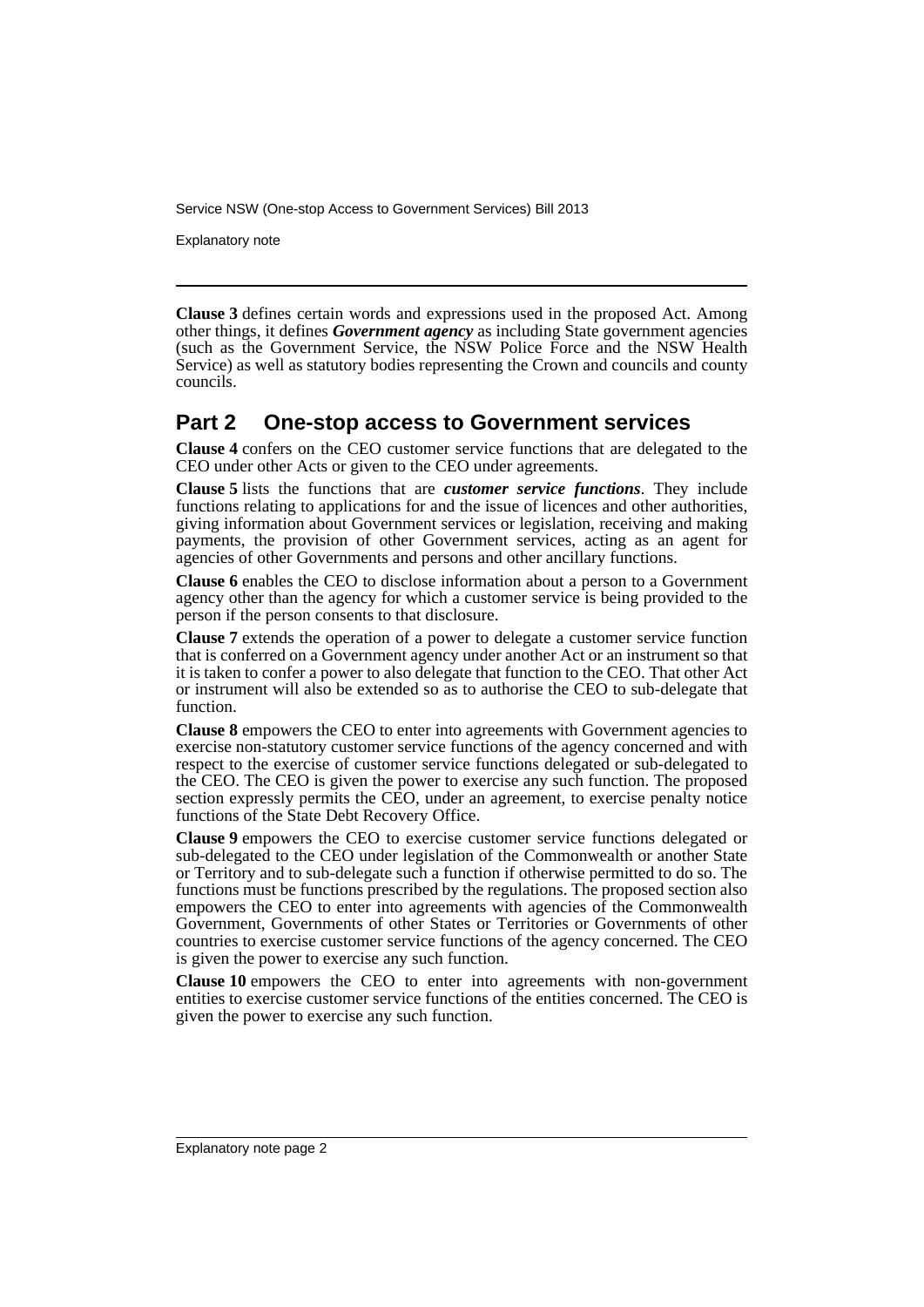Explanatory note

**Clause 11** enables the CEO to collect, maintain and use records of information about customer transactions and preferences and other information about customers for whom services are provided for the internal administrative purposes of Service NSW, including for the purposes of its interactions with those customers.

**Clause 12** empowers the CEO to appoint persons to act as agents for the CEO for the provision of customer service functions.

## **Part 3 Privacy and access to and disclosure of information**

**Clause 13** defines *service agency*, for the purposes of the proposed Part, to mean a Government agency and any other agency or person for whom the CEO is exercising customer service functions.

**Clause 14** authorises the CEO to disclose information that is obtained while exercising customer service functions to the relevant Government agency, the customer, any person to whom the Government agency may disclose the information or other persons or classes of persons prescribed by the regulations. A Government agency is authorised to disclose information to the CEO for customer service function purposes and also for purposes related to certain statutory obligations. The CEO may also disclose information obtained in connection with the exercise of customer service functions for a service agency (other than a Government agency). The disclosure of information by and to the CEO for the purpose of updating, with consent, a person's information is also authorised. The use of the information for the purpose for which it is disclosed is also authorised. The purpose of the proposed section is to overcome restrictions contained in other Acts on the disclosure and use of the information.

**Clause 15** modifies the application of one of the information protection principles under the *Privacy and Personal Information Protection Act 1998* to the CEO. The CEO will be permitted to give a general notice alerting a customer to information provided by the service agency about the collection of personal or health information instead of having to give the customer the more detailed information that would otherwise be required when collecting information for customer service purposes. In the case of collecting information for updating purposes or for internal records purposes, the CEO will be permitted to give a general notice that refers to information on the Service NSW website or held at the relevant service centre.

**Clause 16** enables a delegation or sub-delegation, or an agreement, that confers customer service functions on the CEO to also provide for the CEO to exercise, and for the CEO to exercise, associated statutory functions relating to access to government information and State records. Any such delegation, sub-delegation or agreement may also authorise a Government agency to exercise such functions for the CEO.

**Clause 17** makes it clear that the proposed Act does not restrict or prevent any other lawful collection, disclosure or use of information.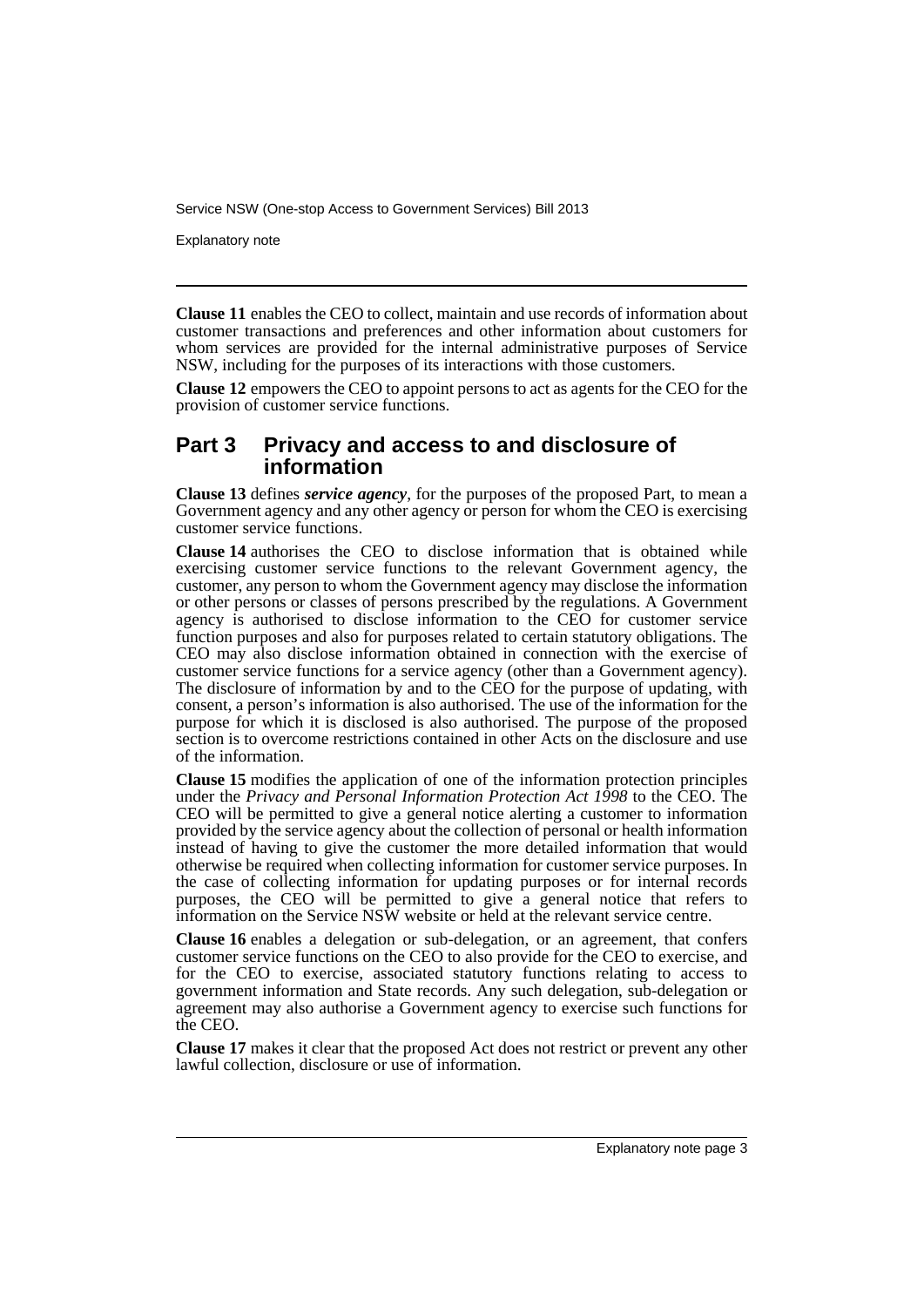Explanatory note

## **Part 4 Miscellaneous**

**Clause 18** enables the CEO to delegate functions under the proposed Act.

**Clause 19** enables a Government agency to transfer assets, rights or liabilities to the Crown if the transfer is for the purpose of enabling the CEO to exercise customer service functions for the Government agency. Such a transfer must be consented to by the Minister administering the proposed Act and the Minister responsible for the Government agency. The proposed section also contains provisions relating to the operation and effect of any such transfer, including a provision providing that the transfer does not constitute a breach of any contractual provision.

**Clause 20** exempts the CEO, a member of staff of Service NSW, or a person acting under the direction of the CEO or such a member of staff, from personal liability for acts or omissions done or omitted to be done in good faith for the purposes of executing the proposed Act. Any such liability will instead attach to the Crown.

**Clause 21** enables the Governor to make regulations for the purposes of the proposed Act.

**Clause 22** provides for the review of the proposed Act after 5 years from the date of assent to the proposed Act.

## **Schedule 1 Savings, transitional and other provisions**

**Schedule 1** contains savings, transitional and other provisions consequent on the enactment of the proposed Act.

## **Schedule 2 Amendment of Acts and instrument**

**Schedule 2** amends the Acts and instrument specified in the Schedule.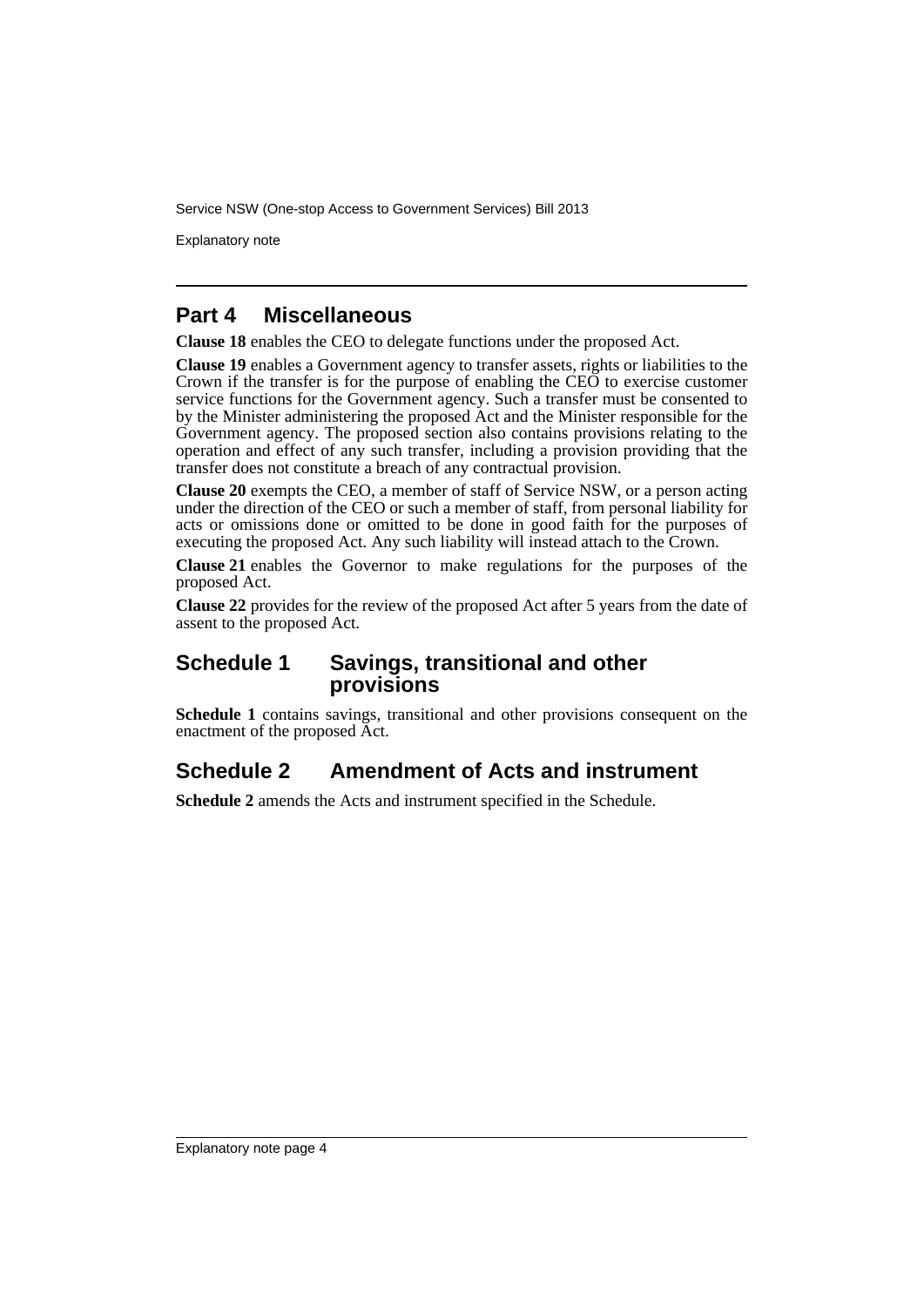First print



New South Wales

# **Service NSW (One-stop Access to Government Services) Bill 2013**

# **Contents**

|        |                                                        | Page |
|--------|--------------------------------------------------------|------|
| Part 1 | <b>Preliminary</b>                                     |      |
|        | Name of Act                                            |      |
|        | 2<br>Commencement                                      | 2    |
|        | 3<br>Definitions                                       | 2    |
| Part 2 | <b>One-stop access to Government services</b>          |      |
|        | Functions of CEO relating to one-stop access by<br>4   |      |
|        | customers to Government services                       | 4    |
|        | 5<br>Customer service functions                        |      |
|        | 6<br>Updating customer information with other agencies | 4    |
|        | Delegation of customer service functions to CEO        |      |
|        | under other Acts or instruments                        | 5    |
|        | 8<br>CEO may enter agreements to exercise customer     |      |
|        | service functions                                      | 5    |
|        |                                                        |      |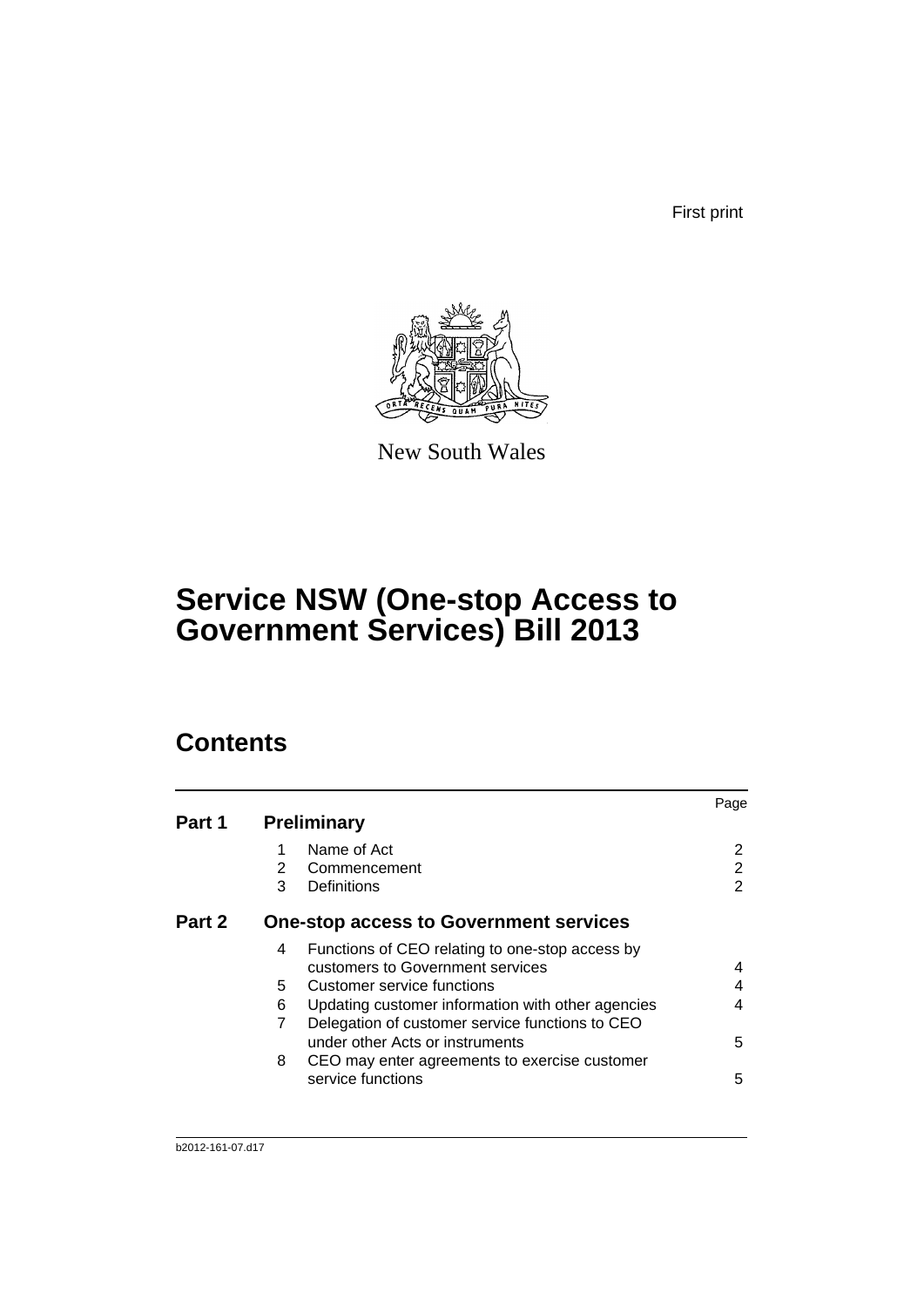**Contents** 

|                   |    |                                                                                                              | Page            |
|-------------------|----|--------------------------------------------------------------------------------------------------------------|-----------------|
|                   | 9  | Customer service functions of agencies of other<br>jurisdictions                                             | 6               |
|                   | 10 | Customer service agreements with non-government<br>entities                                                  | 6               |
|                   | 11 | Internal records                                                                                             | $\overline{7}$  |
|                   | 12 | Agreements authorising agents to act for Service NSW                                                         | $\overline{7}$  |
| Part 3            |    | Privacy and access to and disclosure of information                                                          |                 |
|                   | 13 | Meaning of "service agency"                                                                                  | 8               |
|                   | 14 | Disclosure and use of information for purposes of functions                                                  | 8               |
|                   | 15 | Collection of information                                                                                    | 9               |
|                   | 16 | Access to information and State records management                                                           | 10              |
|                   | 17 | Other lawful collection, disclosure or use of information                                                    |                 |
|                   |    | not affected                                                                                                 | 11              |
| Part 4            |    | <b>Miscellaneous</b>                                                                                         |                 |
|                   | 18 | Delegation                                                                                                   | 12 <sup>2</sup> |
|                   | 19 | Transfer of assets, rights and liabilities of Government<br>agencies in connection with transfer of customer |                 |
|                   |    | service functions                                                                                            | 12              |
|                   | 20 | Personal liability                                                                                           | 13              |
|                   | 21 | Regulations                                                                                                  | 13              |
|                   | 22 | Review of Act                                                                                                | 13              |
|                   |    |                                                                                                              |                 |
| <b>Schedule 1</b> |    | Savings, transitional and other provisions                                                                   | 14              |
| <b>Schedule 2</b> |    | <b>Amendment of Acts and instrument</b>                                                                      | 15              |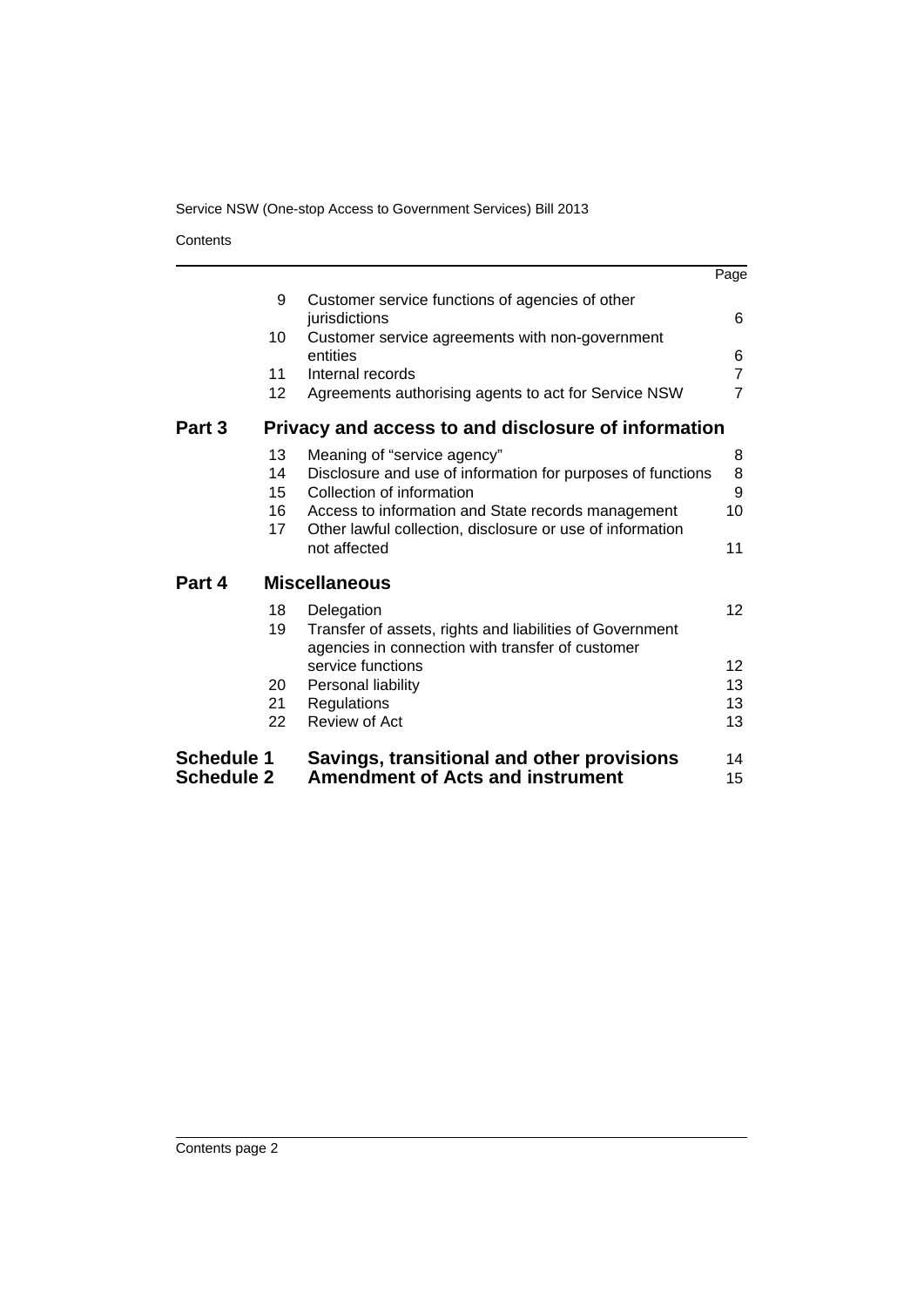

New South Wales

# **Service NSW (One-stop Access to Government Services) Bill 2013**

No , 2013

## **A Bill for**

An Act to facilitate the provision by Service NSW of one-stop access to government services; and for other purposes.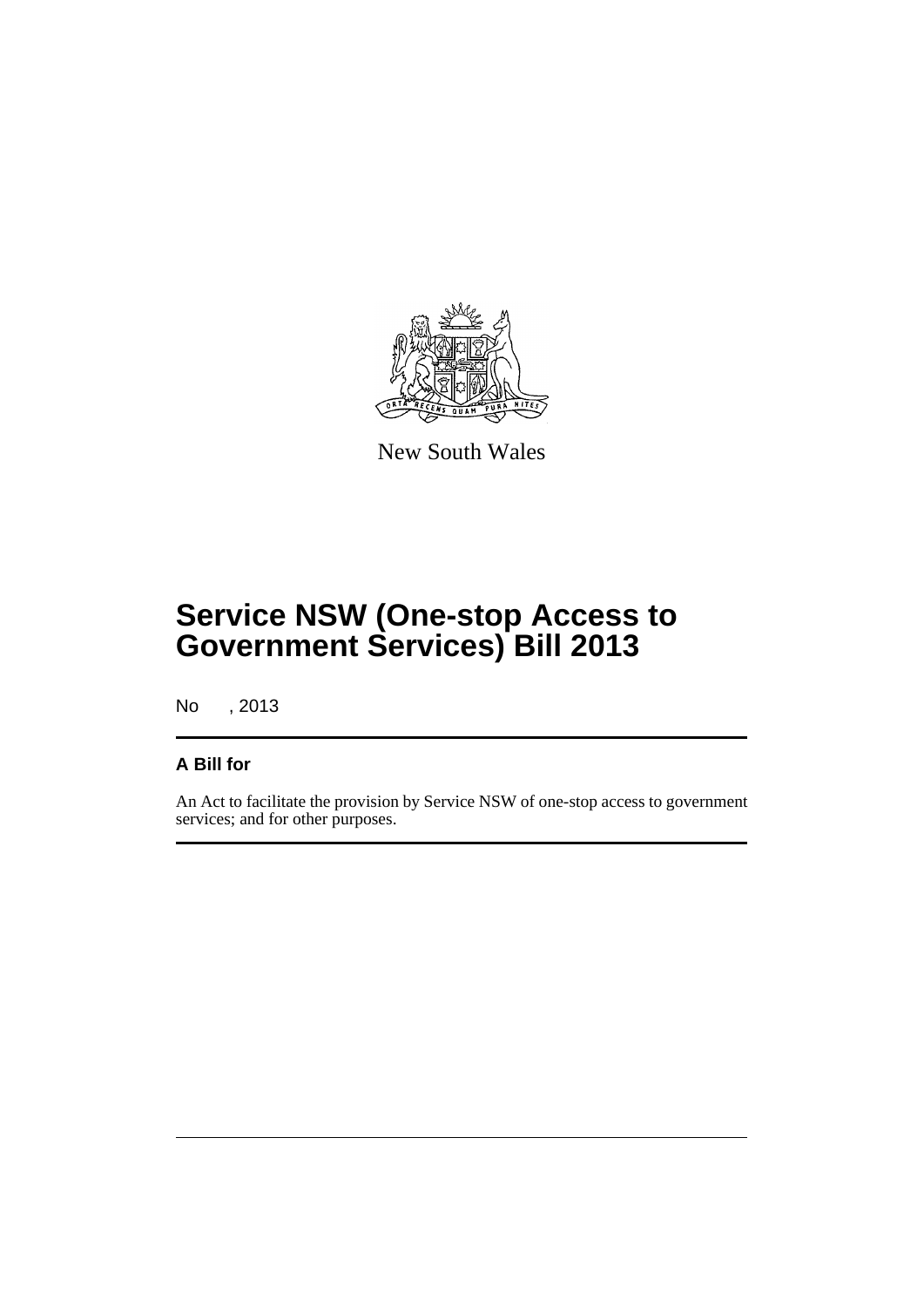Part 1 Preliminary

<span id="page-7-3"></span><span id="page-7-2"></span><span id="page-7-1"></span><span id="page-7-0"></span>

| The Legislature of New South Wales enacts:<br>1 |                                                    |                    |                                                                                                                                                              |                |
|-------------------------------------------------|----------------------------------------------------|--------------------|--------------------------------------------------------------------------------------------------------------------------------------------------------------|----------------|
| Part 1                                          |                                                    |                    | <b>Preliminary</b>                                                                                                                                           | 2              |
| 1                                               |                                                    | Name of Act        |                                                                                                                                                              | 3              |
|                                                 |                                                    |                    | This Act is the Service NSW (One-stop Access to Government Services)<br>Act 2013.                                                                            | 4<br>5         |
| 2                                               |                                                    |                    | <b>Commencement</b>                                                                                                                                          | 6              |
|                                                 |                                                    |                    | This Act commences on the date of assent to this Act.                                                                                                        | 7              |
| 3                                               |                                                    | <b>Definitions</b> |                                                                                                                                                              | 8              |
|                                                 | (1)                                                |                    | In this Act:                                                                                                                                                 | 9              |
|                                                 |                                                    |                    | <i>authority</i> means a licence, permit, approval or any other authorisation.                                                                               | 10             |
|                                                 |                                                    |                    | <b>Chief Executive Officer or CEO</b> means the Chief Executive Officer of                                                                                   | 11             |
|                                                 |                                                    |                    | Service NSW.                                                                                                                                                 | 12             |
|                                                 |                                                    |                    | customer service function—see section 5.                                                                                                                     | 13             |
|                                                 |                                                    |                    | <i>delegate</i> includes sub-delegate.                                                                                                                       | 14             |
|                                                 |                                                    |                    | <i>function</i> includes a power, authority or duty, and <i>exercise</i> a function<br>includes perform a duty.                                              | 15<br>16       |
|                                                 |                                                    |                    | Government agency means:                                                                                                                                     | 17             |
|                                                 |                                                    | (a)                | a Minister, or                                                                                                                                               | 18             |
|                                                 |                                                    | (b)                | a Division of the Government Service within the meaning of the<br>Public Sector Employment and Management Act 2002, or                                       | 19<br>20       |
|                                                 |                                                    | (c)                | a statutory body representing the Crown, or                                                                                                                  | 21             |
|                                                 |                                                    | (d)                | a body (whether incorporated or unincorporated) established or<br>continued for a public purpose by or under the provisions of a<br>statutory instrument, or | 22<br>23<br>24 |
|                                                 |                                                    | (e)                | the NSW Police Force, or                                                                                                                                     | 25             |
|                                                 |                                                    | (f)                | the Teaching Service, or                                                                                                                                     | 26             |
|                                                 |                                                    | (g)                | the NSW Health Service, or                                                                                                                                   | 27             |
|                                                 |                                                    | (h)                | a wholly-owned subsidiary of the Crown in right of the State or<br>of a Government agency, or                                                                | 28<br>29       |
|                                                 |                                                    | (i)                | a council or a county council within the meaning of the Local<br>Government Act 1993, or                                                                     | 30<br>31       |
|                                                 | the Chief Commissioner of State Revenue, or<br>(i) |                    |                                                                                                                                                              |                |
|                                                 |                                                    | (k)                | a person or body declared by the regulations to be a Government<br>agency.                                                                                   | 33<br>34       |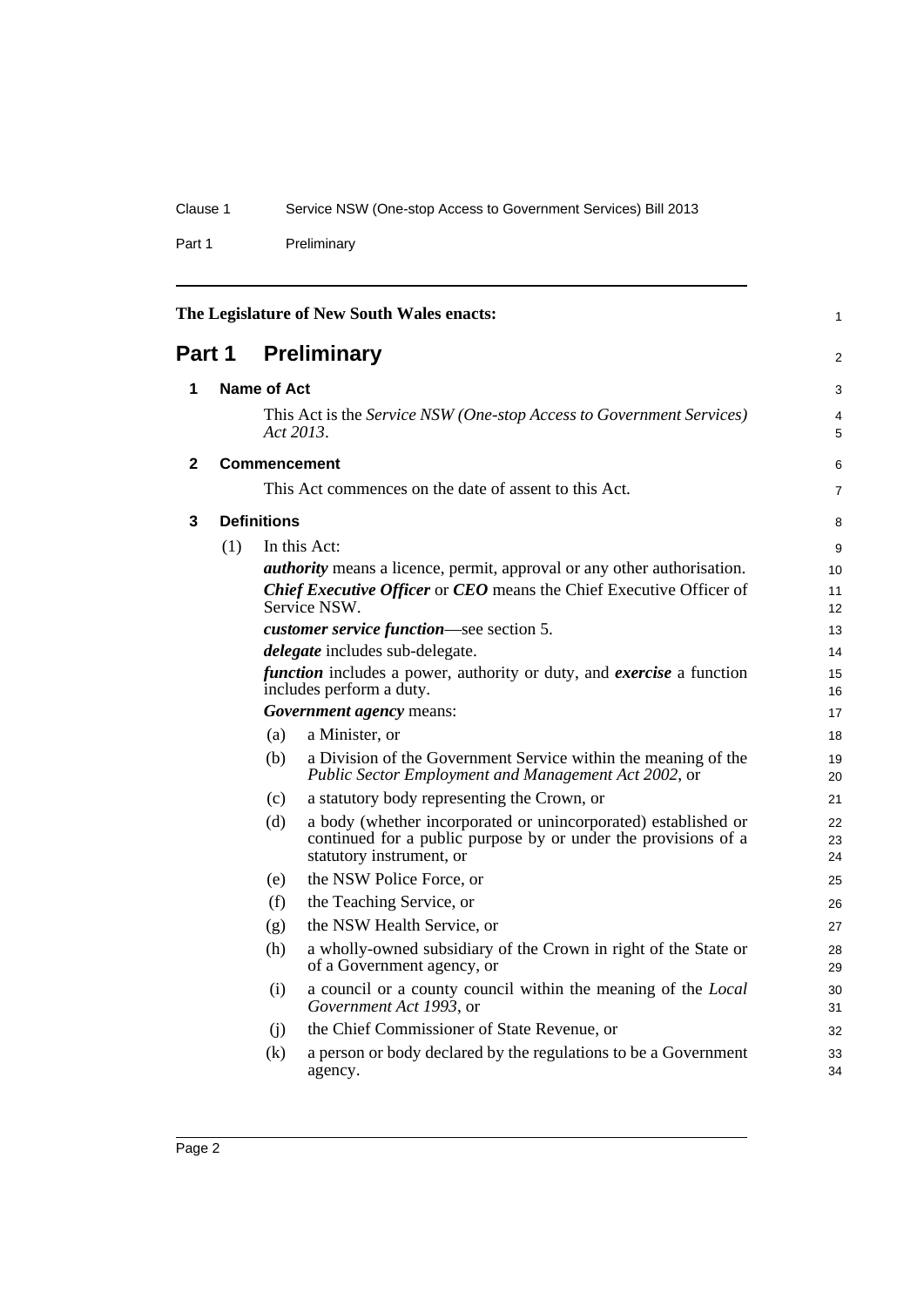(2) Notes included in this Act do not form part of this Act.

Preliminary **Preliminary Part 1** 

*2002*.

Service.

*information* includes personal information, and health information within the meaning of the *Health Records and Information Privacy Act personal information* has the same meaning as it has in the *Privacy and Personal Information Protection Act 1998*. *Service NSW* means the Service NSW Division of the Government

Page 3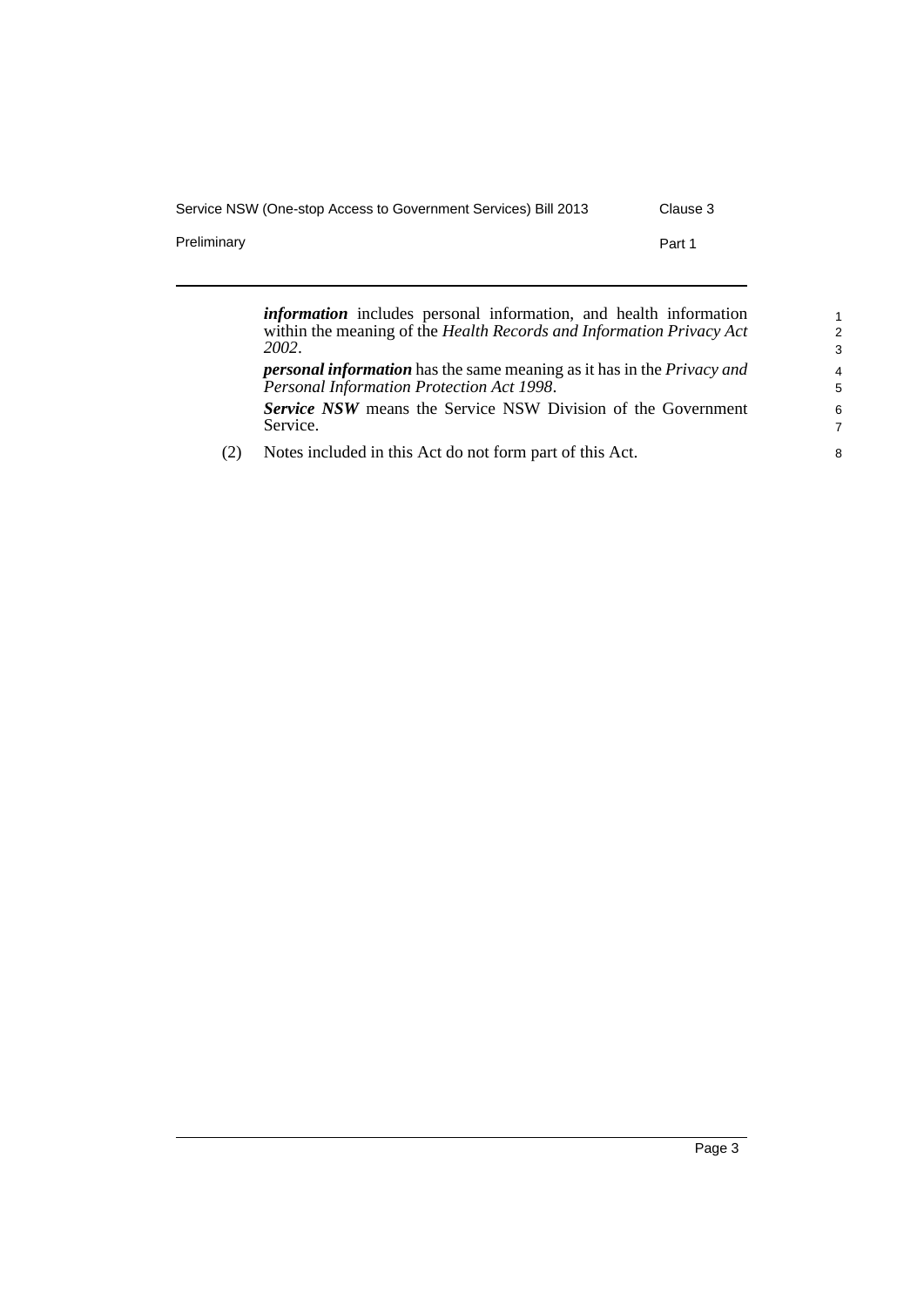| Part 2 | One-stop access to Government services |
|--------|----------------------------------------|
|--------|----------------------------------------|

# <span id="page-9-1"></span><span id="page-9-0"></span>**Part 2 One-stop access to Government services**

<span id="page-9-3"></span><span id="page-9-2"></span>

| 4 |     |     | Functions of CEO relating to one-stop access by customers to<br><b>Government services</b>                                                                                                                   | $\boldsymbol{2}$<br>3 |
|---|-----|-----|--------------------------------------------------------------------------------------------------------------------------------------------------------------------------------------------------------------|-----------------------|
|   |     |     | The Chief Executive Officer has the following functions:                                                                                                                                                     | 4                     |
|   |     | (a) | customer service functions delegated to or otherwise conferred<br>on the CEO under this or any other Act,                                                                                                    | 5<br>6                |
|   |     | (b) | any other function conferred or imposed on the CEO by or under<br>this or any other Act.                                                                                                                     | $\overline{7}$<br>8   |
| 5 |     |     | <b>Customer service functions</b>                                                                                                                                                                            | $\boldsymbol{9}$      |
|   |     |     | The following functions are <i>customer service functions</i> :                                                                                                                                              | 10                    |
|   |     | (a) | receipt of applications or fees for, or related to, authorities<br>granted under an Act, or otherwise obtained from a Government<br>agency,                                                                  | 11<br>12<br>13        |
|   |     | (b) | issue of authorities and other functions relating to authorities<br>granted under an Act, or otherwise obtained from a Government<br>agency,                                                                 | 14<br>15<br>16        |
|   |     | (c) | provision of information or advice about Government services or<br>State legislation or any other matter,                                                                                                    | 17<br>18              |
|   |     | (d) | receipt of payments or claims for payments, or making of<br>payments,                                                                                                                                        | 19<br>20              |
|   |     | (e) | any other function that involves the provision of a service to a<br>person by a Government agency,                                                                                                           | 21<br>22              |
|   |     | (f) | any function of an agency of the Commonwealth Government, an<br>agency of the Government of another State or Territory or an<br>agency of the Government of another country, as referred to in<br>section 9. | 23<br>24<br>25<br>26  |
|   |     | (g) | any function of a person (other than a Government agency or an<br>agency referred to in paragraph $(f)$ ) as referred to in section 10,                                                                      | 27<br>28              |
|   |     | (h) | any other function prescribed by the regulations for the purposes<br>of this section.                                                                                                                        | 29<br>30              |
|   |     | (i) | any function that is ancillary to a customer service function.                                                                                                                                               | 31                    |
| 6 |     |     | Updating customer information with other agencies                                                                                                                                                            | 32                    |
|   | (1) |     | The CEO may disclose information about a person, that is obtained in<br>the course of providing customer service functions to that person for a<br>Government agency, to another Government agency.          | 33<br>34<br>35        |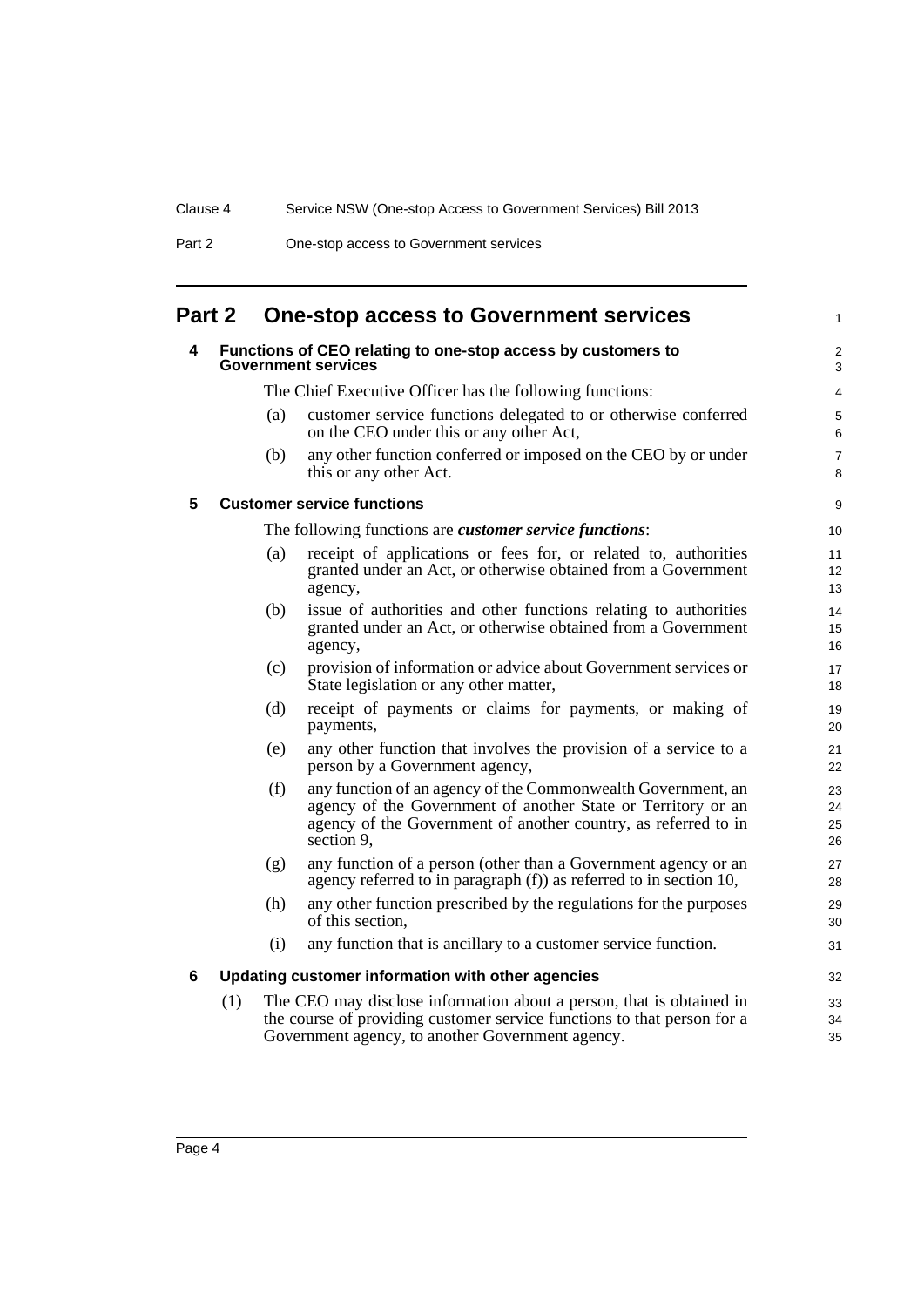| Service NSW (One-stop Access to Government Services) Bill 2013 | Clause 7 |
|----------------------------------------------------------------|----------|
| One-stop access to Government services                         | Part 2   |

<span id="page-10-0"></span>

|   | (2) | The CEO may disclose the information to the other Government agency<br>only if the person consents to the disclosure of the information to that<br>other agency.                                                                                                           | 1<br>$\boldsymbol{2}$<br>3 |
|---|-----|----------------------------------------------------------------------------------------------------------------------------------------------------------------------------------------------------------------------------------------------------------------------------|----------------------------|
|   | (3) | The regulations may make provision for or with respect to the provision<br>of consent for the purposes of this section.                                                                                                                                                    | 4<br>5                     |
|   | (4) | The Minister is not to recommend the making of a regulation under<br>subsection (3) unless the Minister has certified that the Privacy<br>Commissioner has been consulted on the proposed regulation.                                                                      | 6<br>$\overline{7}$<br>8   |
| 7 |     | Delegation of customer service functions to CEO under other Acts or<br>instruments                                                                                                                                                                                         | 9<br>10                    |
|   | (1) | A Government agency or any other person may, under a provision of an<br>Act or an instrument that permits the delegation of a customer service<br>function by the agency or person (a <i>delegation provision</i> ), delegate the<br>customer service function to the CEO. | 11<br>12<br>13<br>14       |
|   | (2) | A delegation provision of any such Act or instrument extends to the<br>CEO as if the CEO were a person to whom functions could be delegated<br>under that provision.                                                                                                       | 15<br>16<br>17             |
|   | (3) | A delegation provision under which a customer service function is<br>delegated to the CEO extends so as to authorise the CEO to sub-delegate<br>the function under that provision to any of the following persons:                                                         | 18<br>19<br>20             |
|   |     | a member of staff of Service NSW,<br>(a)                                                                                                                                                                                                                                   | 21                         |
|   |     | (b)<br>a person, or a member of a class of persons, prescribed by the<br>regulations.                                                                                                                                                                                      | 22<br>23                   |
|   | (4) | Subsection (3) and any sub-delegation by the CEO under a delegation<br>provision are subject to the terms of the delegation to the CEO,<br>including any restriction on sub-delegation in those terms.                                                                     | 24<br>25<br>26             |
| 8 |     | CEO may enter agreements to exercise customer service functions                                                                                                                                                                                                            | 27                         |
|   | (1) | The CEO and a Government agency, or a person authorised on behalf<br>of a Government agency, may enter into an agreement:                                                                                                                                                  | 28<br>29                   |
|   |     | for the CEO to exercise a non-statutory customer service function<br>(a)<br>of the agency, or                                                                                                                                                                              | 30<br>31                   |
|   |     | (b)<br>with respect to the exercise of a customer service function<br>delegated to the CEO.                                                                                                                                                                                | 32<br>33                   |
|   | (2) | Without limiting subsection (1), the CEO may enter into an agreement<br>under that subsection with the State Debt Recovery Office with respect                                                                                                                             | 34<br>35                   |

<span id="page-10-1"></span>under that subsection with the State Debt Recovery Office with respect to the exercise of a penalty notice function. This subsection has effect whether or not any arrangement entered into under section 114 (1A) of the *Fines Act 1996* permits such an agreement to be made.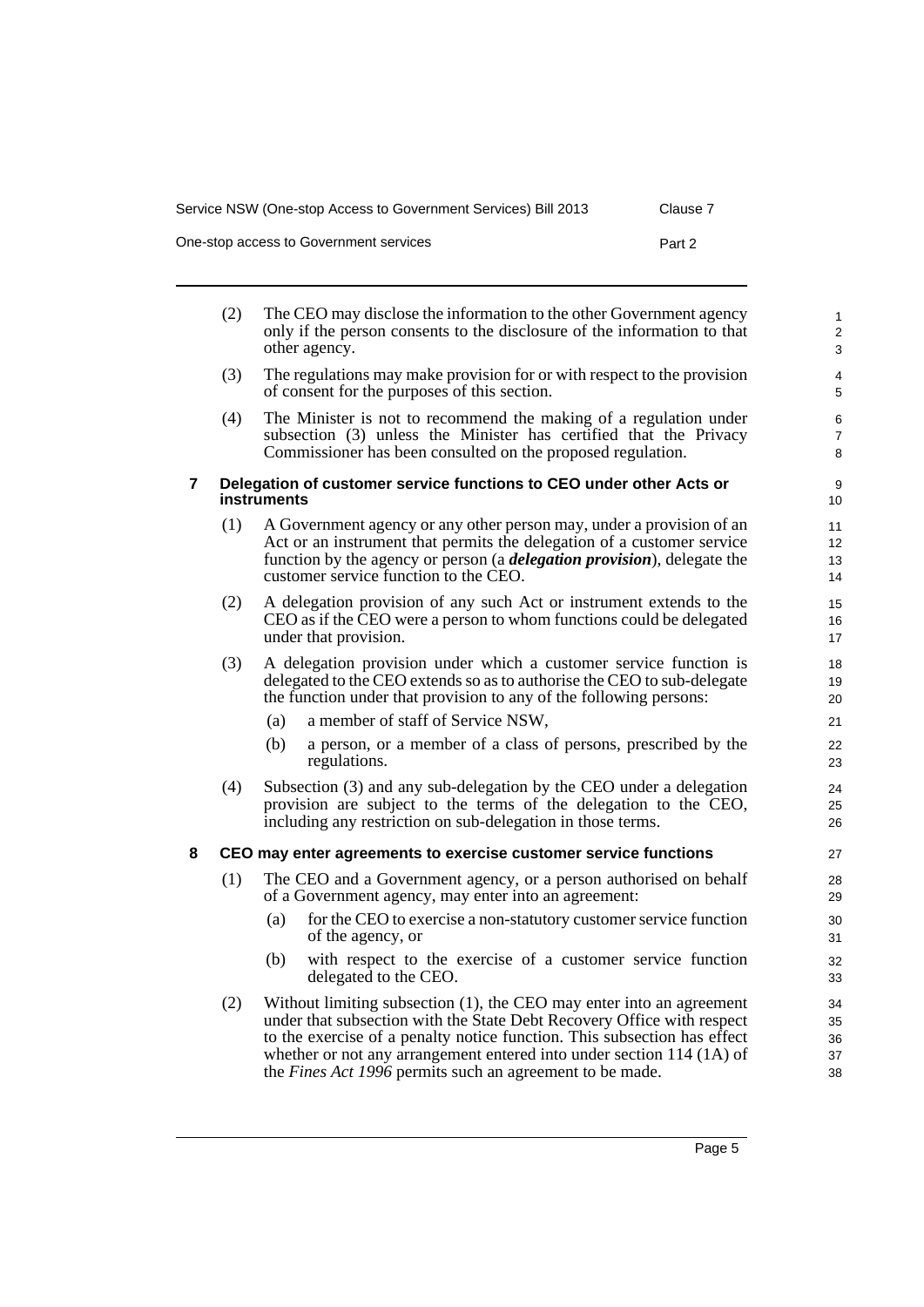| Part 2 | One-stop access to Government services |
|--------|----------------------------------------|
|--------|----------------------------------------|

(3) The CEO may exercise a customer service function or other function conferred under an agreement under this section in accordance with that agreement.

(4) In this section:

*penalty notice function* means:

(a) a function exercisable under an arrangement entered into by the State Debt Recovery Office under section 114 (1A) of the *Fines Act 1996*, or

36 37 38

(b) any function conferred on the State Debt Recovery Office under section 114 of the *Fines Act 1996*.

#### <span id="page-11-0"></span>**9 Customer service functions of agencies of other jurisdictions**

- (1) This section applies to a function of an agency of the Commonwealth Government, an agency of the Government of another State or Territory or an agency of a Government of another country that is prescribed as a customer service function, or is of a class of functions prescribed by the regulations as customer service functions, for the purposes of this section.
- (2) The CEO may exercise a customer service function that is delegated to the CEO under an Act of the Commonwealth or another State or Territory or under an instrument made under any such Act.
- (3) The CEO may sub-delegate a customer service function delegated to the CEO under any such Act, if permitted to do so by or under the Act.
- (4) The CEO may enter into an agreement with an agency of the Commonwealth Government or of the Government of another State or Territory, or any other person authorised to do so under a law of the Commonwealth or the State or Territory, with respect to the exercise of a customer service function of the agency.
- (5) The CEO may enter into an agreement with an agency of the Government of another country, or a person authorised by that Government to do so, with respect to the exercise of a customer service function of the agency.
- (6) Without limiting subsections (4) and (5), any such agreement may provide for the collection, disclosure and use of information.
- (7) The CEO may exercise a customer service function conferred under an agreement under this section in accordance with that agreement.

#### <span id="page-11-1"></span>**10 Customer service agreements with non-government entities**

(1) This section applies to a function of a person (other than a Government agency or an agency of another Government) that is prescribed as a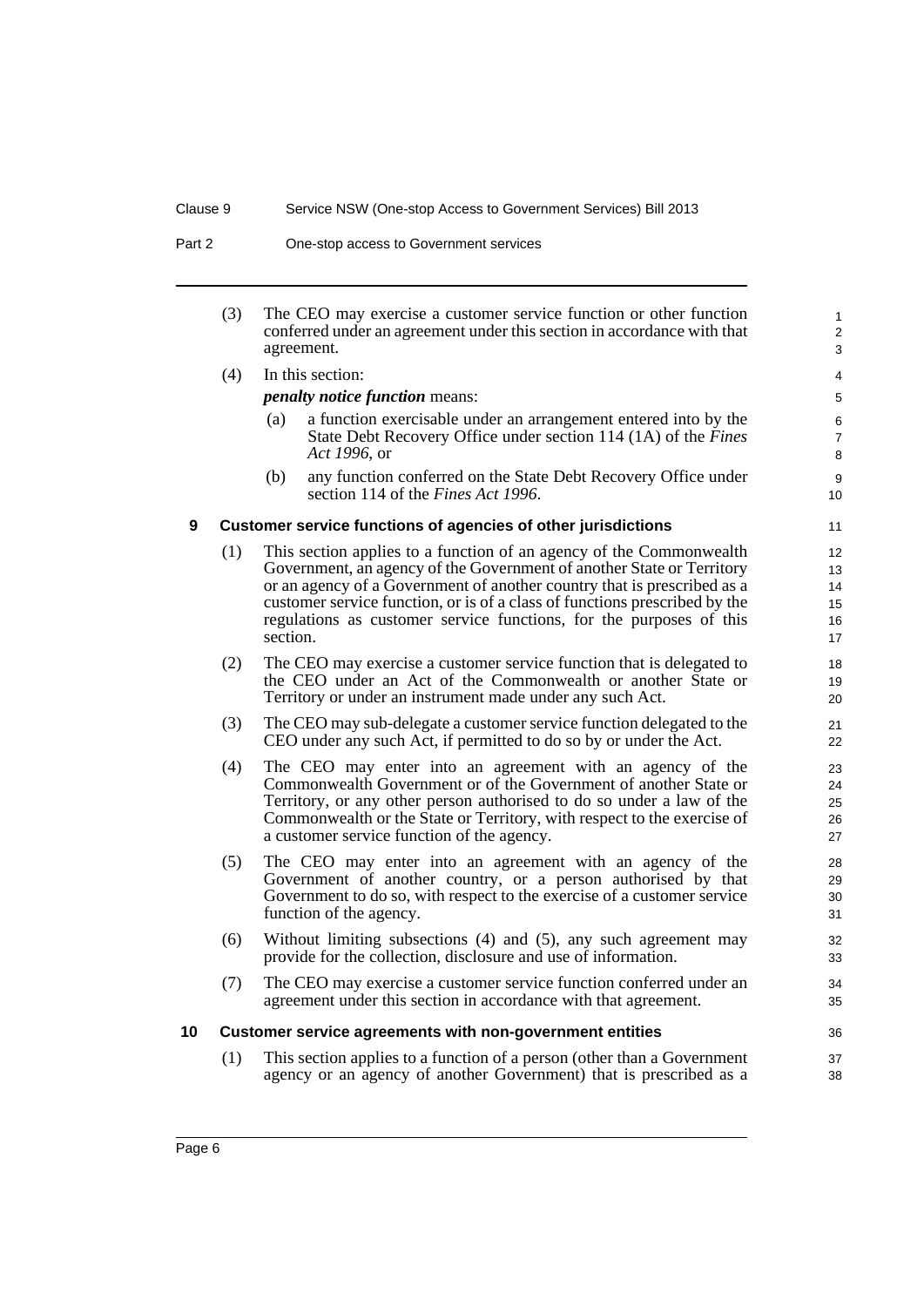One-stop access to Government services **Part 2** 

<span id="page-12-1"></span><span id="page-12-0"></span>

|         |     | section.                | customer service function, or is of a class of functions prescribed by the<br>regulations as customer service functions, for the purposes of this                                                                                                             | $\mathbf{1}$<br>$\overline{2}$<br>$\sqrt{3}$ |
|---------|-----|-------------------------|---------------------------------------------------------------------------------------------------------------------------------------------------------------------------------------------------------------------------------------------------------------|----------------------------------------------|
|         | (2) |                         | The CEO may enter into an agreement with a person with respect to the<br>exercise of a customer service function of the person.                                                                                                                               | 4<br>5                                       |
|         | (3) |                         | Without limiting subsection (2), any such agreement may provide for<br>the following:                                                                                                                                                                         | 6<br>$\overline{7}$                          |
|         |     | (a)                     | the collection, disclosure and use of information,                                                                                                                                                                                                            | 8                                            |
|         |     | (b)                     | joint arrangements for the exercise of customer service functions<br>and related matters.                                                                                                                                                                     | 9<br>10                                      |
|         | (4) |                         | The CEO may exercise a customer service function conferred under an<br>agreement under this section in accordance with the agreement.                                                                                                                         | 11<br>12                                     |
| 11      |     | <b>Internal records</b> |                                                                                                                                                                                                                                                               | 13                                           |
|         |     |                         | The CEO may collect, maintain and use records of the following<br>information for the internal administrative purposes of Service NSW,<br>including for the purposes of its interactions with customers for whom<br>customer service functions are exercised: | 14<br>15<br>16<br>17                         |
|         |     | (a)                     | details of transactions between customers and Service NSW,                                                                                                                                                                                                    | 18                                           |
|         |     | (b)                     | the preferences of customers for transacting matters with Service<br>NSW and agencies for which it acts,                                                                                                                                                      | 19<br>20                                     |
|         |     | (c)                     | other information about customers.                                                                                                                                                                                                                            | 21                                           |
| $12 \,$ |     |                         | Agreements authorising agents to act for Service NSW                                                                                                                                                                                                          | 22                                           |
|         | (1) |                         | The CEO may enter into an agreement with an approved person for the<br>person to act as an agent for the CEO in providing customer service<br>functions on behalf of the CEO.                                                                                 | 23<br>24<br>25                               |
|         | (2) |                         | An <i>approved person</i> is a person, or a person who is a member of a class<br>of persons, prescribed by the regulations for the purposes of this section.                                                                                                  | 26<br>27                                     |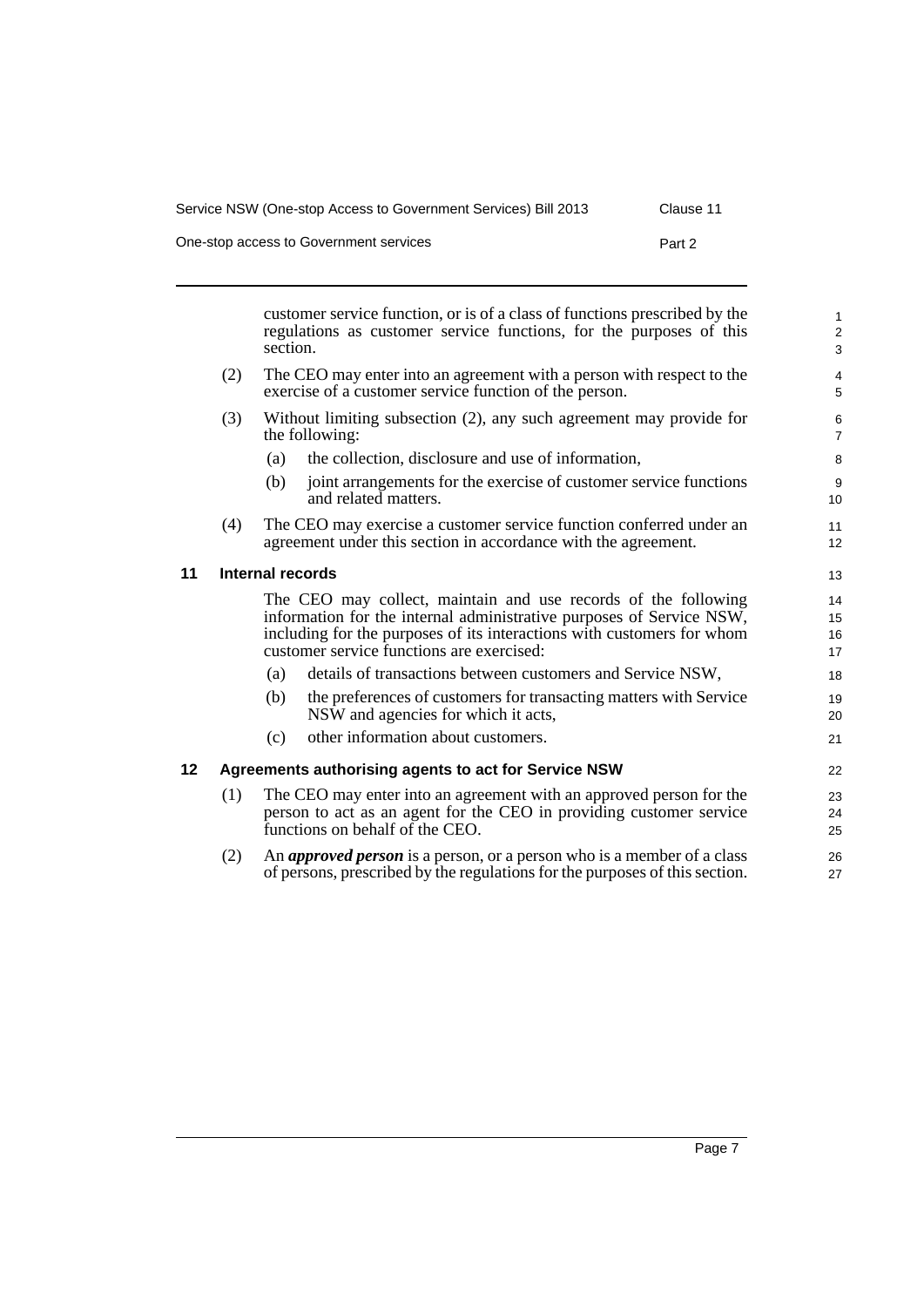### <span id="page-13-0"></span>**Part 3 Privacy and access to and disclosure of information**

#### <span id="page-13-1"></span>**13 Meaning of "service agency"**

In this Part:

*service agency* means a Government agency or other agency or person for whom the CEO is exercising customer service functions.

1  $\mathfrak{p}$ 

#### <span id="page-13-2"></span>**14 Disclosure and use of information for purposes of functions**

- (1) The CEO may disclose information obtained in connection with the exercise of customer service functions and other functions conferred on the CEO by or under this Act to the following:
	- (a) a Government agency, if the information is obtained in connection with the exercise by the CEO of customer service functions for that agency,
	- (b) a Government agency, if the disclosure is for the purposes of, or for purposes related to, section 16,
	- (c) the person to whom the customer service functions are provided, if the information relates to the person or the service provided,
	- (d) if the information is obtained in connection with the exercise by the CEO of customer service functions for a Government agency, any person to whom the Government agency is authorised or required to disclose the information,
	- (e) any person or agency, or class of persons or agencies, prescribed by the regulations, but only for the purpose specified by the regulations in relation to that person, agency or class.
- (2) The Minister is not to recommend the making of a regulation under subsection (1) (e) unless the Minister has certified that the Privacy Commissioner has been consulted on the proposed regulation.
- (3) The CEO may disclose information obtained in connection with the exercise of customer service functions for a service agency (other than a Government agency) if:
	- (a) the information is obtained in connection with the exercise by the CEO of customer service functions for the service agency, and
	- (b) the disclosure is permitted under the delegation or agreement that confers the power to exercise the function, and
	- (c) in the case of a service agency that is an agency of the Commonwealth Government or of the Government of another State or Territory, the disclosure is permitted under any law of the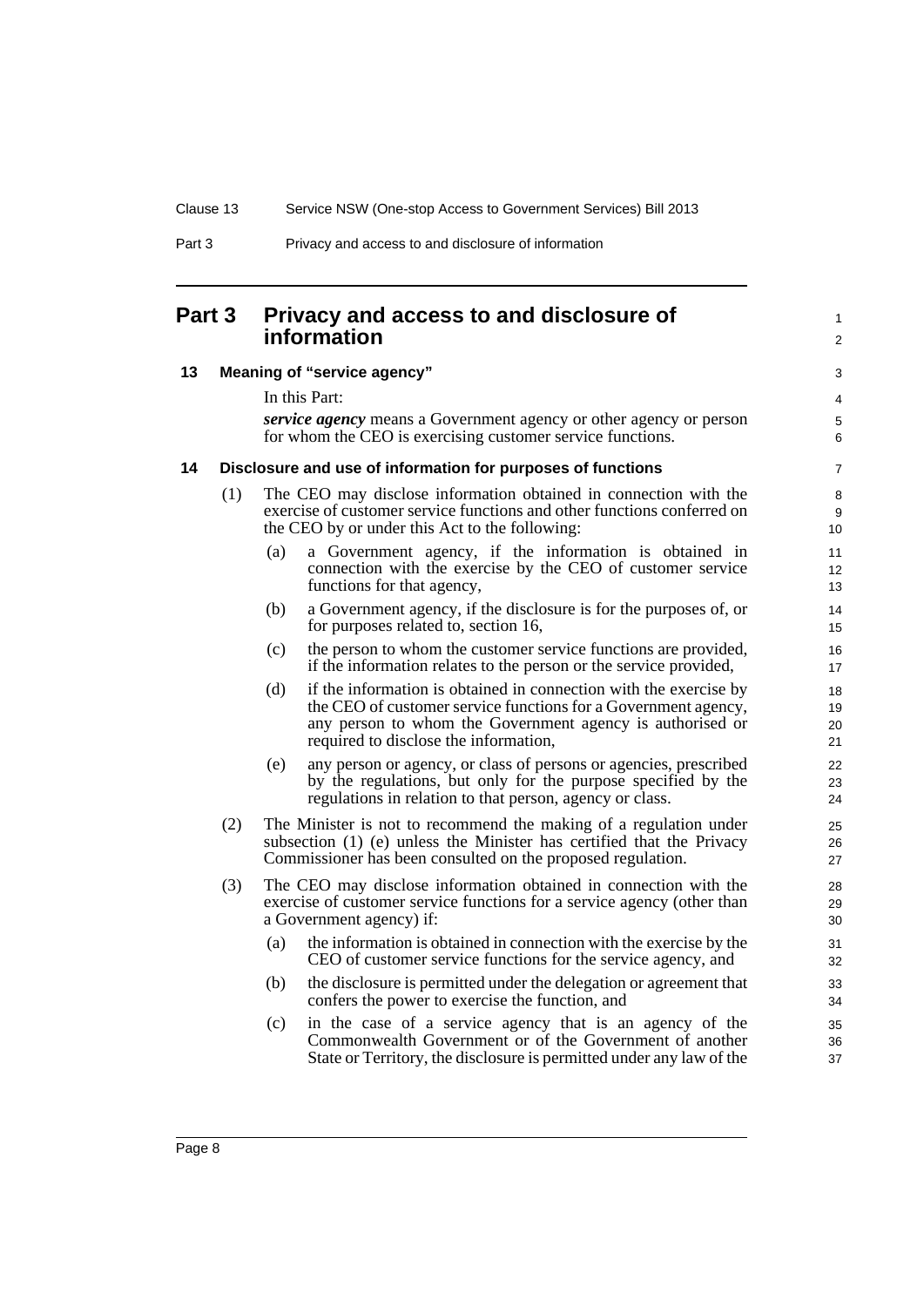| Service NSW (One-stop Access to Government Services) Bill 2013 | Clause 15 |
|----------------------------------------------------------------|-----------|
| Privacy and access to and disclosure of information            | Part 3    |

Commonwealth or of another State or Territory that applies to the exercise of the function.

- (4) A Government agency may disclose information to the CEO for the following purposes:
	- (a) the exercise by the CEO of customer service functions for the agency or other related functions,
	- (b) the purposes of, or for purposes related to, section 16.
- (5) Information may be disclosed by, and to, the CEO for the purposes of, and in accordance with, section 6.
- (6) A person to whom information is authorised to be disclosed under this section may use the information for the purpose for which it was disclosed.
- (7) This section applies to a person acting as an agent of the CEO under section 12 in the same way as it applies to the CEO.
- (8) This section has effect despite the provisions of any other Act (whether enacted before or after this Act).

**Note.** Section 62 of the *Privacy and Personal Information Protection Act 1998* makes it an offence for a public sector official to disclose personal information obtained in the exercise of official functions unless it is disclosed in the exercise of those functions.

#### <span id="page-14-0"></span>**15 Collection of information**

- (1) It is sufficient compliance with section 10 of the *Privacy and Personal Information Protection Act 1998* or clause 4 of Schedule 1 to the *Health Records and Information Privacy Act 2002* in relation to the collection of information from a person by the CEO in connection with customer service functions, if:
	- (a) the CEO gives a notice to the person that refers the person to information provided by the service agency in relation to the collection of that information, and
	- (b) the information provided by the service agency contains the matters about which the person is required to be made aware under those provisions or, in the case of an agency of the Government of the Commonwealth or of another State or Territory, contains information that substantially meets the requirements of those provisions.
- (2) It is sufficient compliance with section 10 of the *Privacy and Personal Information Protection Act 1998* or clause 4 of Schedule 1 to the *Health Records and Information Privacy Act 2002* in relation to the collection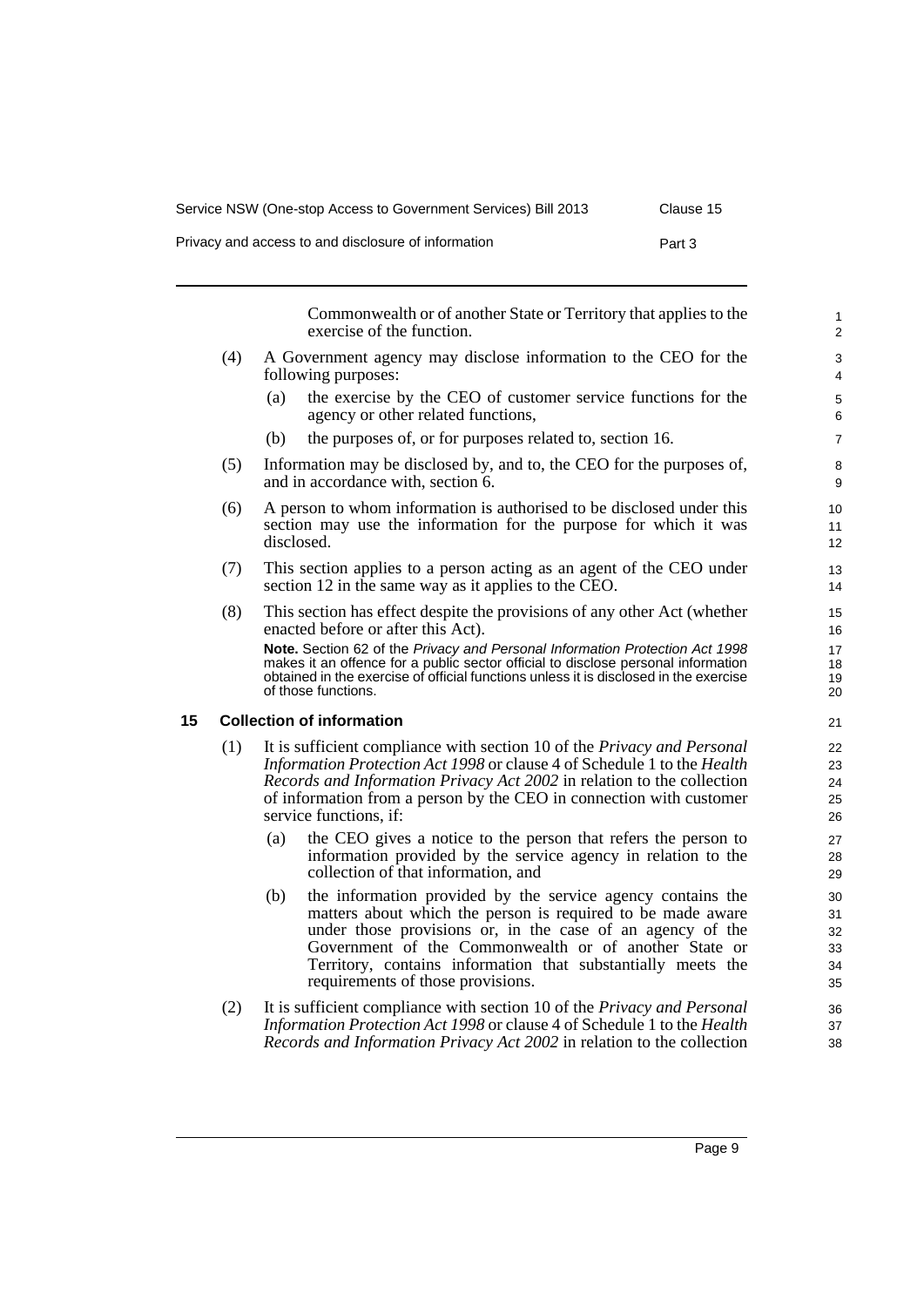of information from a person by the CEO for the purposes of section 6 of this Act, if:

- (a) the CEO gives a notice to the person that contains a statement that information given by the person is to be used for the purposes of updating information about the person held by a Government agency other than the agency for which customer services are provided to the person, and
- (b) the statement refers the person to information provided by the CEO that is available on the website of Service NSW or at the place where the information is collected and that contains the matters about which the person is required to be made aware under those provisions.
- (3) It is sufficient compliance with section 10 of the *Privacy and Personal Information Protection Act 1998* or clause 4 of Schedule 1 to the *Health Records and Information Privacy Act 2002* in relation to the collection of information from a person by the CEO for the purposes of section 11 of this Act, if:
	- (a) the CEO gives a notice to the person that contains a statement that information given by the person may be used for the purposes set out in that section, and
	- (b) the statement refers the person to information provided by the CEO that is available on the website of Service NSW or at the place where the information is collected and that contains the matters about which the person is required to be made aware under those provisions.

#### <span id="page-15-0"></span>**16 Access to information and State records management**

- (1) An agreement entered into under this Act, or a delegation of a customer service function, may provide for the exercise by the CEO of the following functions of a Government agency:
	- (a) functions relating to access to information under the *Government Information (Public Access) Act 2009*, if the information is obtained or arises in connection with the exercise of functions for that agency,
	- (b) functions relating to State records under the *State Records Act 1998*, if the State records relate to or are made in connection with the exercise of functions for that agency.
- (2) Any such agreement or delegation may also provide for the exercise by a Government agency of functions of the CEO of a kind referred to in subsection  $(1)$   $(a)$  or  $(b)$ .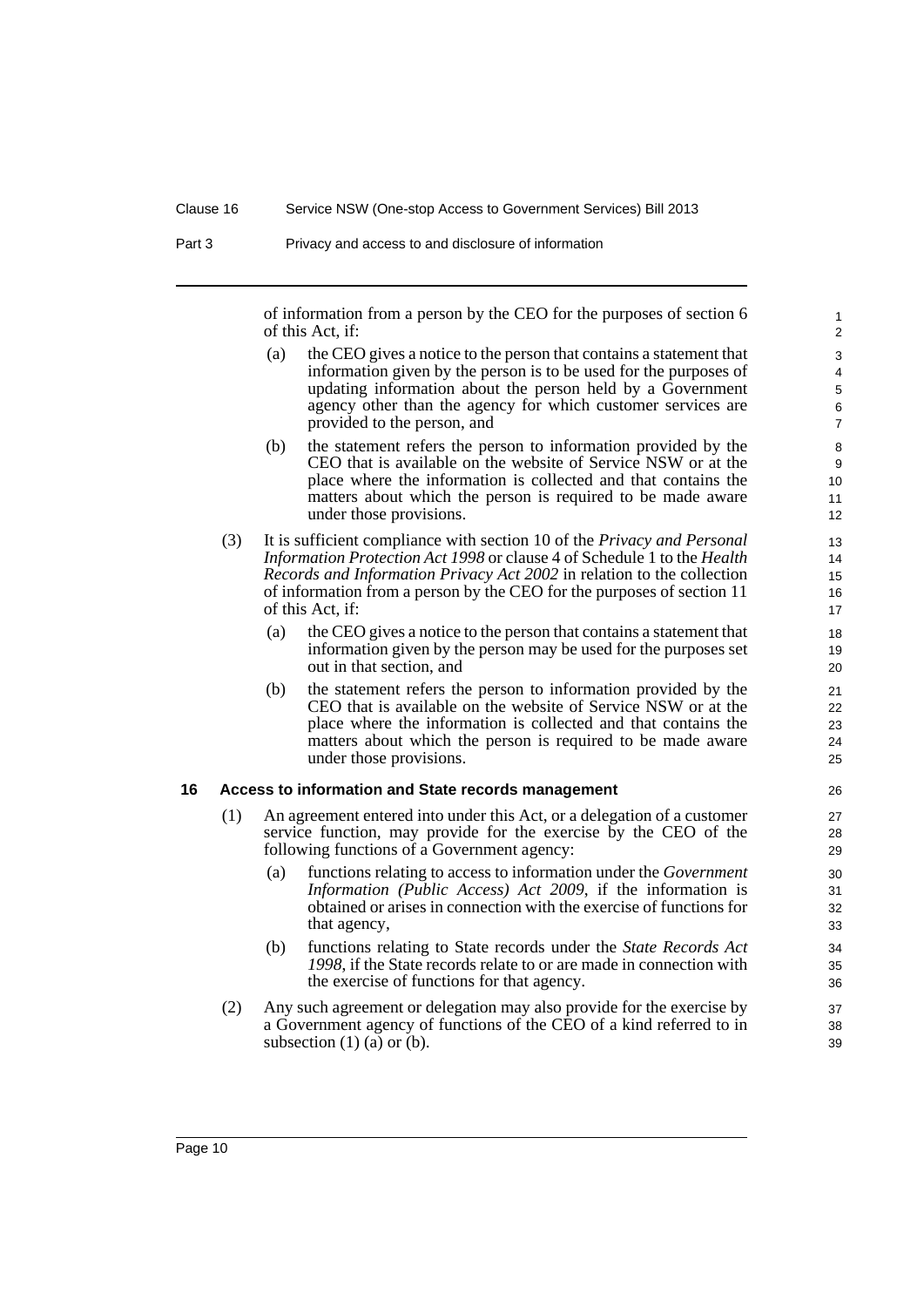| Service NSW (One-stop Access to Government Services) Bill 2013 | Clause 17 |
|----------------------------------------------------------------|-----------|
| Privacy and access to and disclosure of information            | Part 3    |

(3) The CEO or a Government agency may exercise a function conferred on the CEO or the Government agency under this section despite any provision of the *Government Information (Public Access) Act 2009*, the *State Records Act 1998*, the *Privacy and Personal Information Protection Act 1998* or the *Health Records and Information Privacy Act 2002*.

#### <span id="page-16-0"></span>**17 Other lawful collection, disclosure or use of information not affected**

Nothing in this Act restricts or prevents any other lawful collection, disclosure or use of information by the CEO, a Government agency or any other person or agency.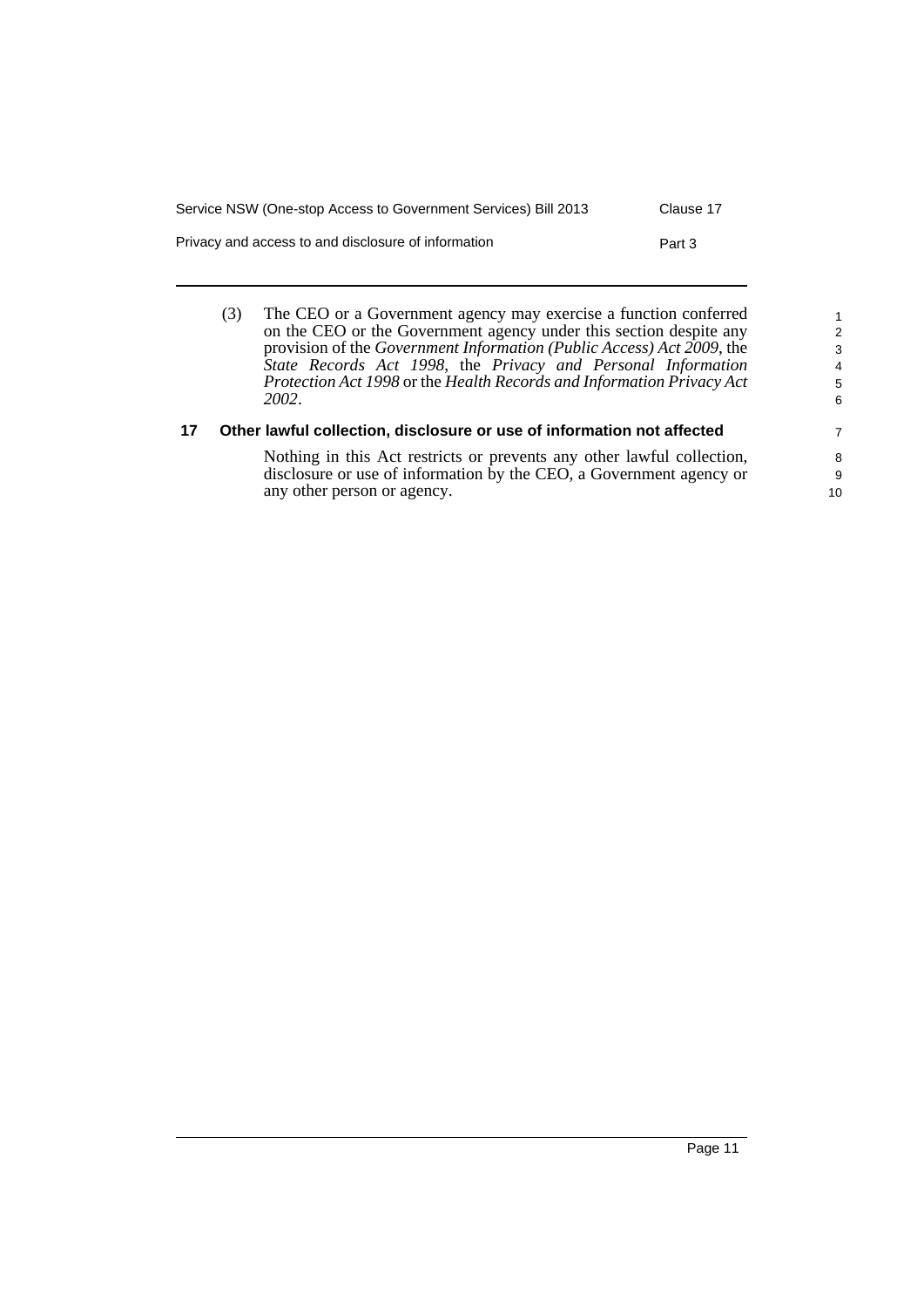Part 4 Miscellaneous

<span id="page-17-1"></span><span id="page-17-0"></span>

| Part 4 | <b>Miscellaneous</b> |
|--------|----------------------|
|        |                      |

### **18 Delegation**

<span id="page-17-2"></span>

|    | (1) |                                                              | The CEO may delegate the exercise of any function of the CEO under<br>this Act (other than this power of delegation) to:                                                                                                                                                                                                                                                                                                      | 3<br>4                           |
|----|-----|--------------------------------------------------------------|-------------------------------------------------------------------------------------------------------------------------------------------------------------------------------------------------------------------------------------------------------------------------------------------------------------------------------------------------------------------------------------------------------------------------------|----------------------------------|
|    |     | (a)                                                          | any member of staff of Service NSW, or                                                                                                                                                                                                                                                                                                                                                                                        | 5                                |
|    |     | (b)                                                          | any person, or any class of persons, authorised for the purposes<br>of this section by the regulations.                                                                                                                                                                                                                                                                                                                       | 6<br>$\overline{7}$              |
|    | (2) |                                                              | This section does not apply to a function that is delegated to the CEO by<br>a Government agency or any other person.                                                                                                                                                                                                                                                                                                         | 8<br>9                           |
| 19 |     |                                                              | Transfer of assets, rights and liabilities of Government agencies in<br>connection with transfer of customer service functions                                                                                                                                                                                                                                                                                                | 10<br>11                         |
|    | (1) |                                                              | A Government agency may transfer any assets, rights or liabilities of the<br>Government agency to the Crown, with the consent of the Minister and<br>the Minister who administers the Act under which the Government<br>agency is constituted or who is otherwise responsible for the agency, if<br>the transfer is for the purposes of enabling the CEO to exercise customer<br>service functions for the Government agency. | 12<br>13<br>14<br>15<br>16<br>17 |
|    | (2) | A transfer authorised by this section is not to be regarded: |                                                                                                                                                                                                                                                                                                                                                                                                                               | 18                               |
|    |     | (a)                                                          | as a breach of contract or confidence or otherwise as a civil<br>wrong, or                                                                                                                                                                                                                                                                                                                                                    | 19<br>20                         |
|    |     | (b)                                                          | as a breach of any contractual provision prohibiting, restricting or<br>regulating the assignment or transfer of assets, rights or<br>liabilities, or                                                                                                                                                                                                                                                                         | 21<br>22<br>23                   |
|    |     | (c)                                                          | as giving rise to any remedy by a party to an instrument, or as<br>causing or permitting the termination of any instrument, because<br>of a change in the beneficial or legal ownership of any asset, right<br>or liability.                                                                                                                                                                                                  | 24<br>25<br>26<br>27             |
|    | (3) |                                                              | A transfer authorised by this section is not to be regarded as an event of<br>default under any contract or other instrument.                                                                                                                                                                                                                                                                                                 | 28<br>29                         |
|    | (4) | required.                                                    | No attornment to the Crown by a lessee from the Government agency is                                                                                                                                                                                                                                                                                                                                                          | 30<br>31                         |
|    | (5) |                                                              | In this section:                                                                                                                                                                                                                                                                                                                                                                                                              | 32                               |
|    |     |                                                              | <i>assets</i> means any legal or equitable estate or interest (whether present or<br>future, whether vested or contingent and whether personal or<br>assignable) in real or personal property of any description (including<br>money), and includes securities, choses in action and documents.                                                                                                                               | 33<br>34<br>35<br>36             |
|    |     |                                                              | <i>instrument</i> means an instrument (other than this Act) that creates,<br>modifies or extinguishes rights or liabilities (or would do so if lodged,                                                                                                                                                                                                                                                                        | 37<br>38                         |

1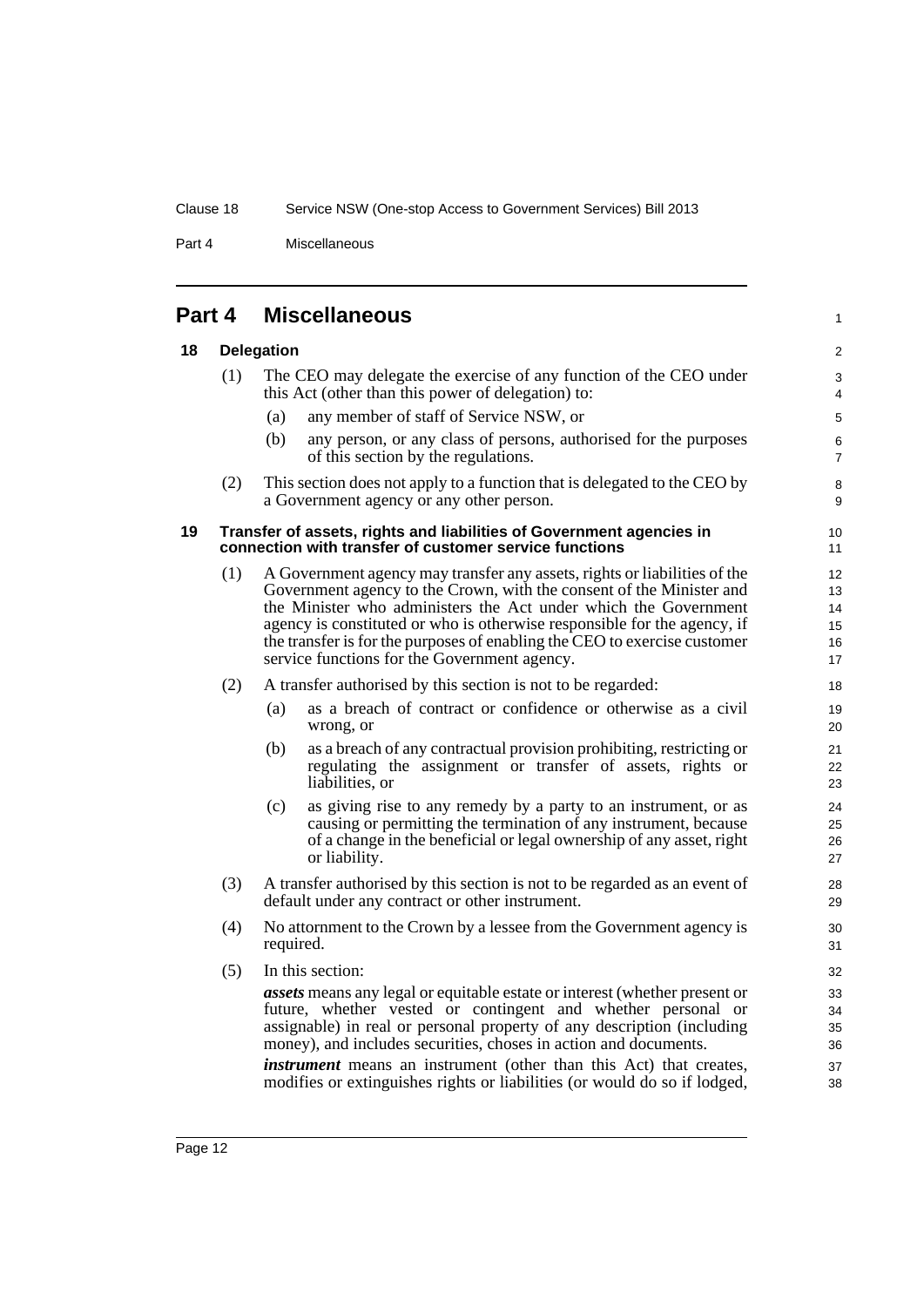filed or registered in accordance with any law), and includes any judgment, order or process of a court.

*liabilities* means any liabilities, debts or obligations (whether present or future, whether vested or contingent and whether personal or assignable).

*rights* means any rights, powers, privileges or immunities (whether present or future, whether vested or contingent and whether personal or assignable).

## 8 9

#### <span id="page-18-0"></span>**20 Personal liability**

- (1) A matter or thing done or omitted to be done by the CEO, a member of staff of Service NSW, or a person acting under the direction of the CEO or a member of staff of Service NSW, does not, if the matter or thing was done or omitted to be done in good faith for the purposes of executing this Act, subject the CEO, member of staff or person so acting personally to any action, liability, claim or demand.
- (2) However, any such liability attaches instead to the Crown.

#### <span id="page-18-1"></span>**21 Regulations**

The Governor may make regulations, not inconsistent with this Act, for or with respect to any matter that by this Act is required or permitted to be prescribed or that is necessary or convenient to be prescribed for carrying out or giving effect to this Act.

#### <span id="page-18-2"></span>**22 Review of Act**

- (1) The Minister is to review this Act to determine whether the policy objectives of the Act remain valid and whether the terms of the Act remain appropriate for securing those objectives.
- (2) The review is to be undertaken as soon as possible after the period of 5 years from the date of assent to this Act.
- (3) A report on the outcome of the review is to be tabled in each House of Parliament within 12 months after the end of the period of 5 years.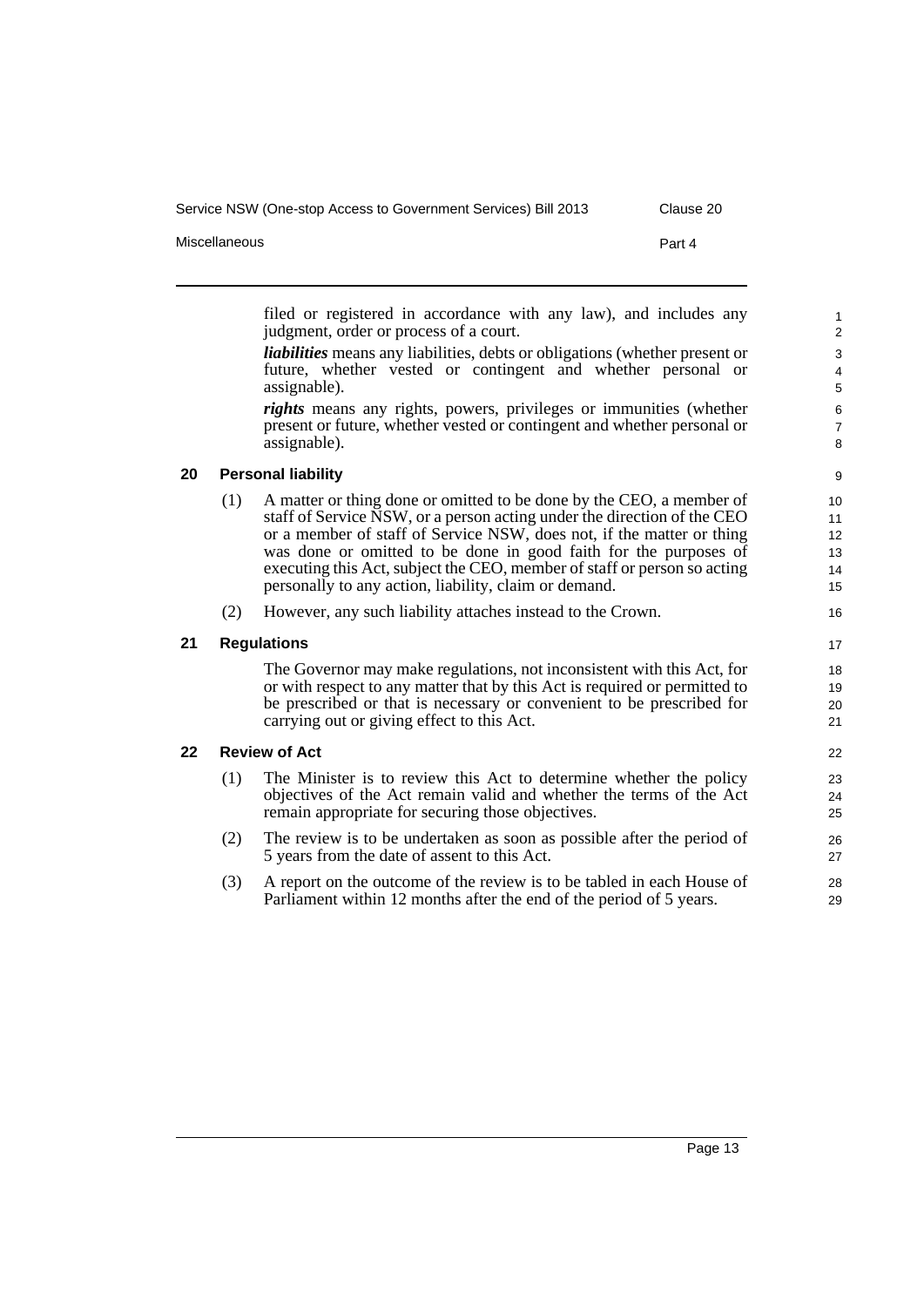1 2

3

Schedule 1 Savings, transitional and other provisions

## <span id="page-19-0"></span>**Schedule 1 Savings, transitional and other provisions**

## **Part 1 General**

#### **1 Regulations**

- (1) The regulations may contain provisions of a savings or transitional nature consequent on the enactment of this Act or any Act that amends this Act.
- (2) Any such provision may, if the regulations so provide, take effect from the date of assent to the Act concerned or a later date.
- (3) To the extent to which any such provision takes effect from a date that is earlier than the date of its publication on the NSW legislation website, the provision does not operate so as:
	- (a) to affect, in a manner prejudicial to any person (other than the State or an authority of the State), the rights of that person existing before the date of its publication, or
	- (b) to impose liabilities on any person (other than the State or an authority of the State) in respect of anything done or omitted to be done before the date of its publication.